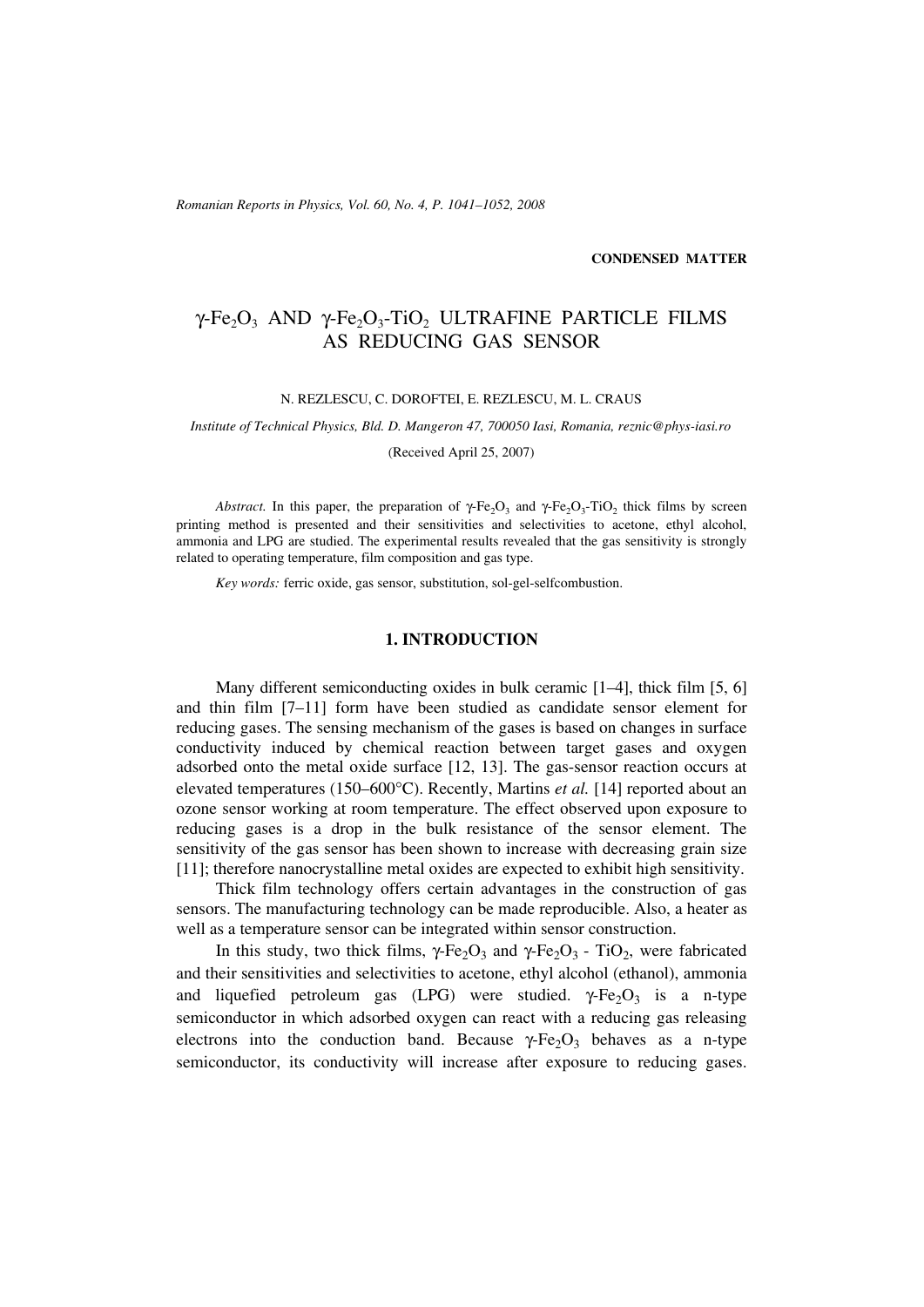TiO<sub>2</sub> can modify the intrinsic physical properties of  $\gamma$ -Fe<sub>2</sub>O<sub>3</sub>, such as: a) the electrical transport properties by introduction of new states in the band structure of  $\gamma$ -Fe<sub>2</sub>O<sub>3</sub>; b) the surface morphology which has an important role in the chemical reactions between oxide and gas; c) the grain size distribution which contributes in determining the electrical resistance of the material.

The interaction between the gas molecules and the surface of the sensing film depends on its morphologic structure [15]. The surface morphology of the films was analysed using a scanning electron microscope.

## **2. EXPERIMENTAL**

Two thick films of ultrafine particles were prepared by screen printing technology: γ-Fe<sub>2</sub>O<sub>3</sub> and γ-Fe<sub>2</sub>O<sub>3</sub> (66.6 wt%)-TiO<sub>2</sub> (33.3 wt%). The γ-Fe<sub>2</sub>O<sub>3</sub> fine powder was prepared in our laboratory by thermal decomposition of ferric oxalate. Reagent grade TiO<sub>2</sub> (anatase, 99.9% pure) with average particle size of 0.3  $\mu$ m was used. Every film composition was ball milled for 20 hours using distiled water (the proportion water:powder was 2:1), to make a homogeneous slurry. The resulting pastes were screen printed on one side of the glass substrates (25 mm / 18 mm / 1 mm) that had printed two silver electrodes, as in Fig. 1. To obtain a good adherence of the film to the glass, a light polishing of the glass substrate with  $Al_2O_3$  paste was made before the screen printing process. The as obtained thick films were dried at 70°C for 2 hours. Finally, the films were annealed at 400°C, in air, for 1 hour. Thereby, craks free and perfectly adherent films, of about  $20 \mu m$ thickness were obtained. For gas sensing measurements, the films were introduced in a test chamber and exposed to acetone  $(CH_3COCH_3)$ , ammonia  $(NH_3)$ , liquefied petroleum gas (LPG) and ethyl alcohol  $(C<sub>2</sub>H<sub>5</sub>OH)$  vapor at temperatures above 200°C to promote chemical reaction between test gas and sensor element. The test gases were injected in the test chamber by high precision syringes. A heater



Fig. 1 – Pattern of thick film sensor with silver electrodes.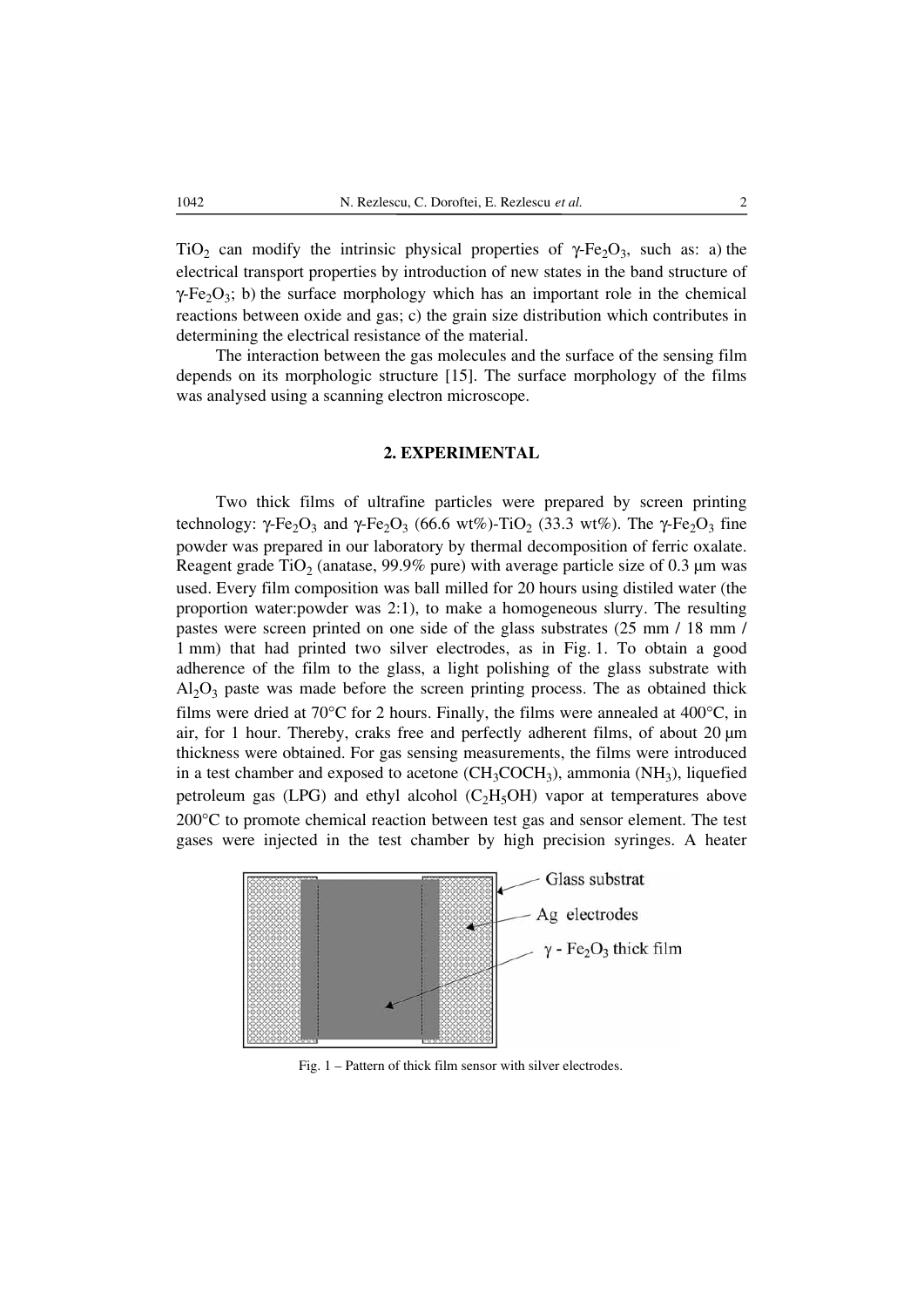element was placed in contact with the other face of the glass substrate. A cromelalumel thermocouple located in close proximity of the sensor element measures the operating temperature.

When the assemble heater-sensor was introduced into the measuring chamber, the resistance of the thick film was measured by two point method, using a digital LCR meter, at 100 Hz, at fixed operating temperatures, from 200 to 350°C, both in air  $(R_a)$  and in the presence of a reducing gas  $(R_a)$ . The sensitivity of the thick film sensor was calculated as the ratio

$$
S = \frac{\Delta R}{R_a} = \frac{R_a - R_g}{R_a}.
$$

Taking into account the thermal inertia of ceramics, all measurements were carried out under the ferrite thermal stabilization conditions. After each change of the test gas, the sensor element was subjected to heat cleaning at 400°C in order to be activated, that is to form the initial structure and to thermodynamically stabilize it. All the experiments were performed with the test gas concentration of 150 ppm and some others mentioned.

XRD structure analyses were performed with a DRON-2 diffractometer using Co $K\alpha$  radiation. The surface microstructure of the thick films was examined using scanning electron microscope (TESLA BS 340). In order to obtain high resolution SEM pictures, the films were coated with an ultra thin silver layer of 5 nm. The micrographs were taken with 25 kV primary electron beam. Two thick films were produced for each composition, but only one is given in this work. The other film showed the same behavior of the electrical and morphological properties as the one given here.

## **3. RESULTS AND DISCUSSION**

## 3.1. STRUCTURE

Fig. 2 shows the XRD patterns of  $\gamma$ -Fe<sub>2</sub>O<sub>3</sub> and  $\gamma$ -Fe<sub>2</sub>O<sub>3</sub> -TiO<sub>2</sub> heat treated at 400°C. XRD patterns reveal that the first sample (Fig. 2a) is a mixture of two phases, maghemite M (γ-Fe<sub>2</sub>O<sub>3</sub>) and hematite H (α-Fe<sub>2</sub>O<sub>3</sub>). This means that a phase transition from spinel structure (γ-Fe<sub>2</sub>O<sub>3</sub>) to corundum structure (α-Fe<sub>2</sub>O<sub>3</sub>) occurs by firing at 400°C in agreement with [16]. The second sample (Fig.2b) is a mixture of three phases: γ-Fe<sub>2</sub>O<sub>3</sub>, α-Fe<sub>2</sub>O<sub>3</sub> and anatase (A)-type TiO<sub>2</sub> phase.

From XRD data permited to obtain the lattice parameters, average size of the crystalline blocks and microstrains (Table 1). Table 1 reveals that the both samples have a nanogranular structure and the average size of crystalline blocks decreases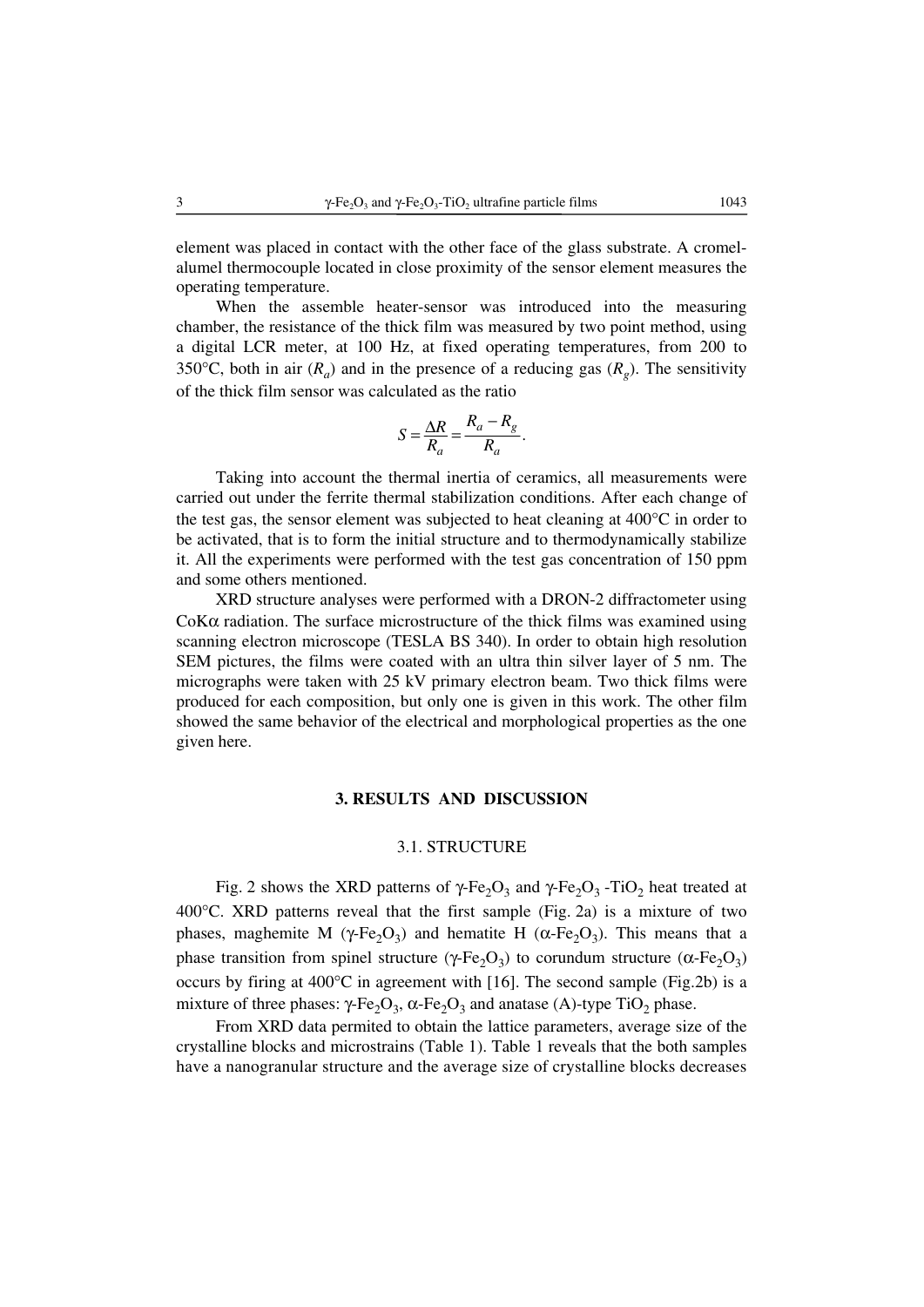

Fig. 2 – XRD patterns of  $\gamma$ -Fe<sub>2</sub>O<sub>3</sub> (a) and  $\gamma$ -Fe<sub>2</sub>O<sub>3</sub> -TiO<sub>2</sub> (b) after heat treatment at 400°C, for 1 hour (M – maghemite, H – hematite, A – anatase).

by adding TiO<sub>2</sub> to  $\gamma$ -Fe<sub>2</sub>O<sub>3</sub>. In agreement to Collyer *et al.* [17], part of octahedral Fe<sup>3+</sup> ions  $(r_{Fe}^{3+} = 0.785 \text{ Å})$  from the spinel structure of maghemite can be substituted by Ti ions  $(r_{Ti}^{4+} = 0.745 \text{ Å})$ . The presence of Ti<sup>4+</sup> ions on octahedral sites in maghemite leads to a decrease of the microstrains and of the average size of crystalline blocks.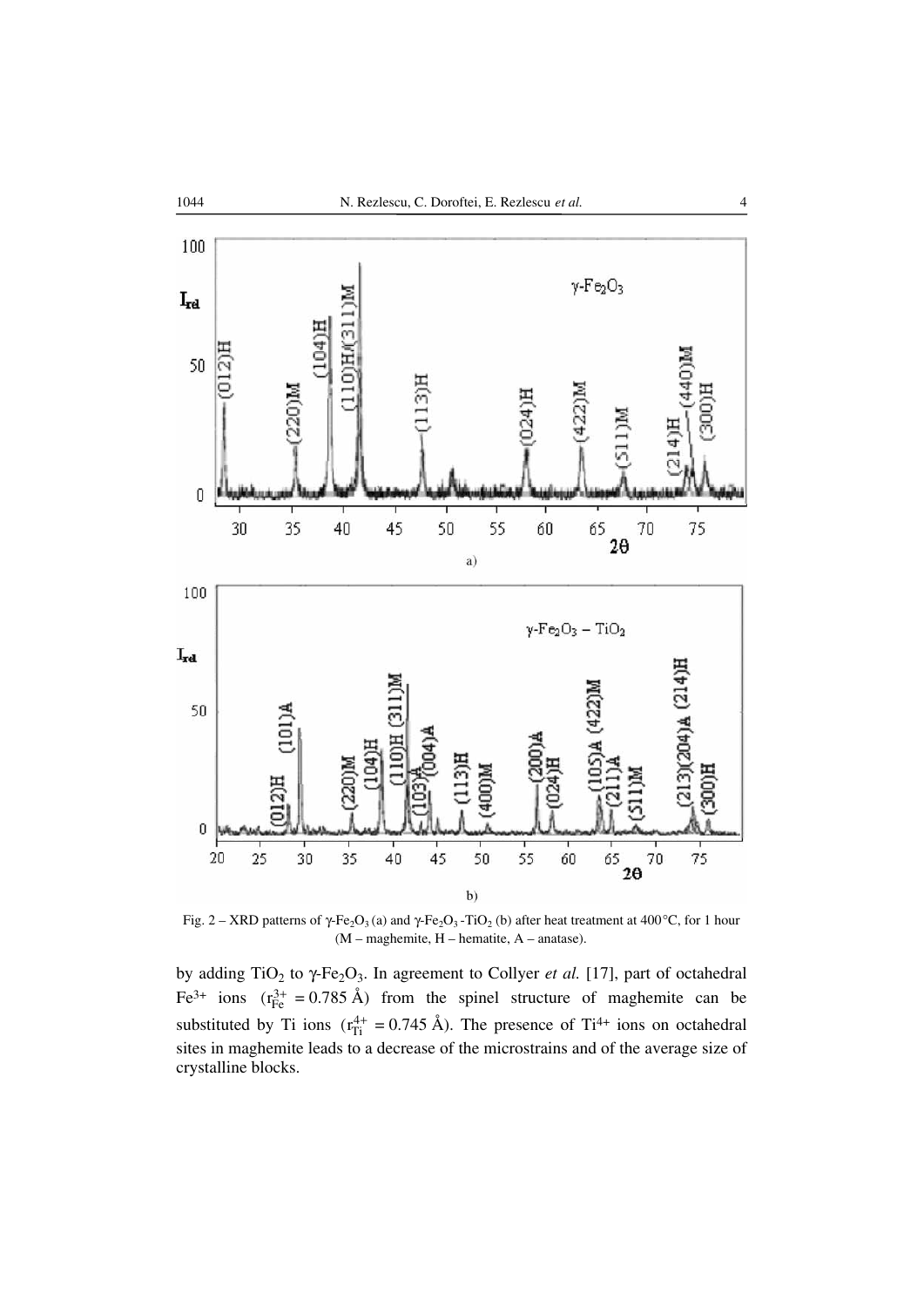#### *Table 1*

Phase composition, lattice constants (a, b, c), average size of the crystalline blocks (D) and microstrains (€) of  $\gamma$ -Fe<sub>2</sub>O<sub>3</sub> and  $\gamma$ -Fe<sub>2</sub>O<sub>3</sub> -TiO<sub>2</sub> samples heat treated at 400°C

| Sample                                                      | Phase<br>composition | Average size<br>$D$ [nm] | Microstrains C | Lattice constants [nm]            |
|-------------------------------------------------------------|----------------------|--------------------------|----------------|-----------------------------------|
| $\gamma$ -Fe <sub>2</sub> O <sub>2</sub>                    | Hematite (H)         | 54.44                    | 0.00314        | $a = b = 0.50409$ ; $c = 1.37701$ |
|                                                             | Maghemite (M)        | 129.96                   | 0.00166        | $a = b = c = 0.83426$             |
| $\gamma$ -Fe <sub>2</sub> O <sub>3</sub> - TiO <sub>2</sub> | Hematite (H)         | 38.61                    | 0.002298       | $a = b = 0.50356$ ; c = 1.37468   |
|                                                             | Maghemite (M)        | 76.29                    | 0.001448       | $a = b = c = 0.83434$             |
|                                                             | Anatase $(A)$        | 97.92                    | 0.000971       | $a = b = 0.37867$ ; $c = 0.95142$ |

The SEM analysis allowed us to study the morphology of the films which has an important role in the gas sensing mechanism. SEM micrographs of the two films are given in Fig. 3. These were made before exposure to test gases. The samples have similar morphology and the occurrence of particle agglomerates was not observed. The micrographs reveal the nanosized structure (grain size about 100 nm) and clearly show that the thick films exhibit an intergranular porosity. Intragranular pores are not observed from SEM observations. The grains are interconnected by necks. The pores are smaller than 100 nm or larger than 100 nm. The ratio of small to large pores increases when  $TiO<sub>2</sub>$  is present. Also, the γ-Fe<sub>2</sub>O<sub>3</sub>-TiO<sub>2</sub> thick film is less porous than γ-Fe<sub>2</sub>O<sub>3</sub> film.

## 3.2. SENSING PROPERTIES

Figs. 4 and 5 highlight the difference in the sensing characteristics of the two thick films to the four reducing gases: ethyl alcohol, acetone, ammonia and LPG. The following observations can be made:

a) the gas sensitivity is strongly related to operating temperature, film composition and gas type;

b) the gas sensitivity increases with increasing temperature and reaches a maximum value at optimum temperature of 310°C for GPL and ethanol gases and 330°C for acetone and ammonia;

c) γ-Fe<sub>2</sub>O<sub>3</sub> ultrafine particle film is more sensitive than γ-Fe<sub>2</sub>O<sub>3</sub>-TiO<sub>2</sub> ultrafine particle film. The attenuated response of  $\gamma$ -Fe<sub>2</sub>O<sub>3</sub>-TiO<sub>2</sub> film towards GPL, acetone and ammonia vapours (Fig. 5) is desirable for selective detection of  $C_2H_5OH$  with this sensor.

The sensitivities of the two ultrafine particle films to the four gases are compared in Fig. 6. The sensitivity values correspond to the optimized working temperature for the two sensors. One can see that  $\gamma$ -Fe<sub>2</sub>O<sub>3</sub> film is sensitive to acetone and ethanol (sensitivities of about 60%) and less sensitive to LPG (sensitivity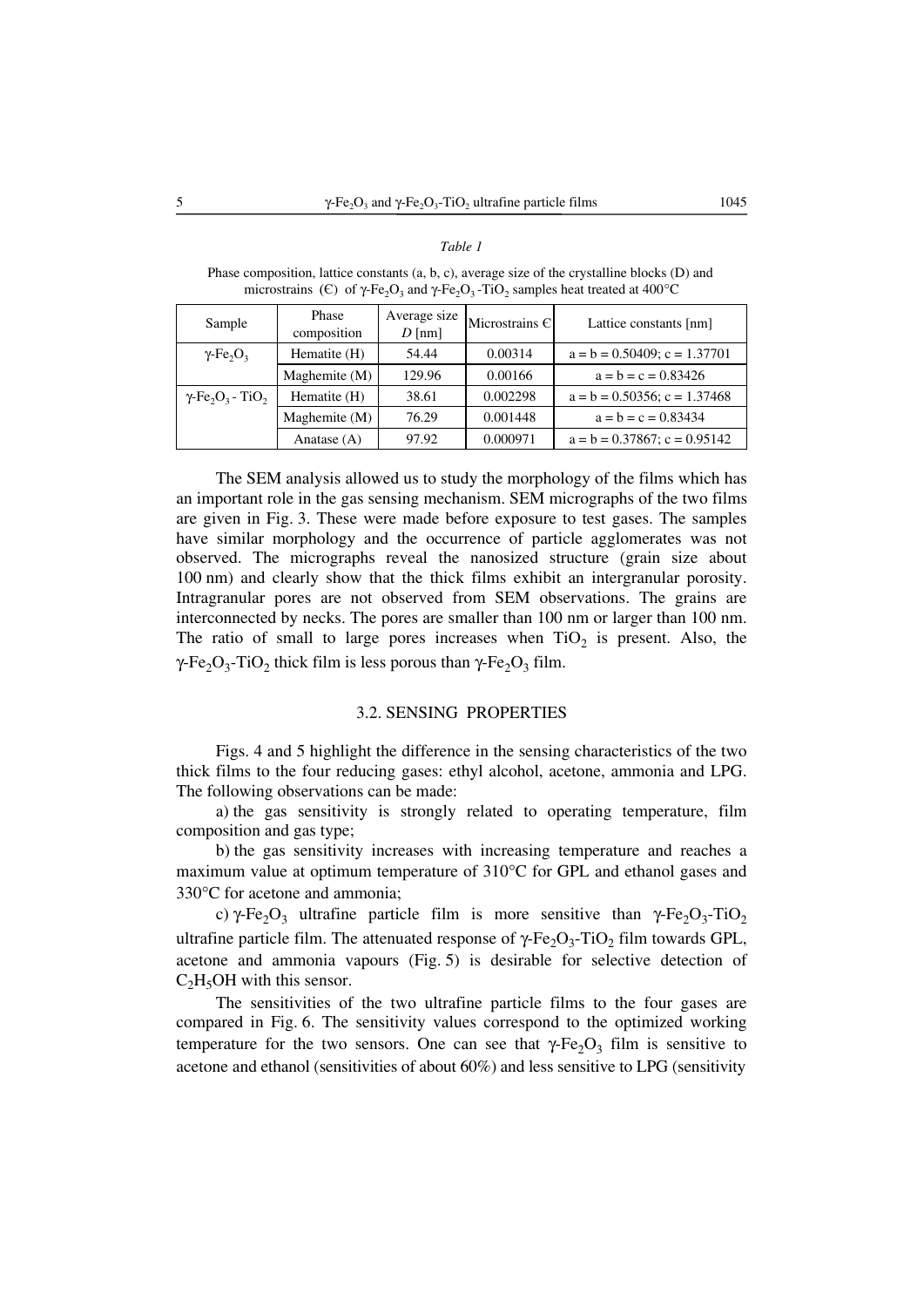

Fig. 3 – SEM micrographs for: a) γ-Fe<sub>2</sub>O<sub>3</sub> (enlargement 1.500); b) γ-Fe<sub>2</sub>O<sub>3</sub> (enlargement 10.000); c) γ-Fe<sub>2</sub>O<sub>3</sub> - TiO<sub>2</sub> (enlargement 1.500); d) γ-Fe<sub>2</sub>O<sub>3</sub> - TiO<sub>2</sub> (enlargement 10.000).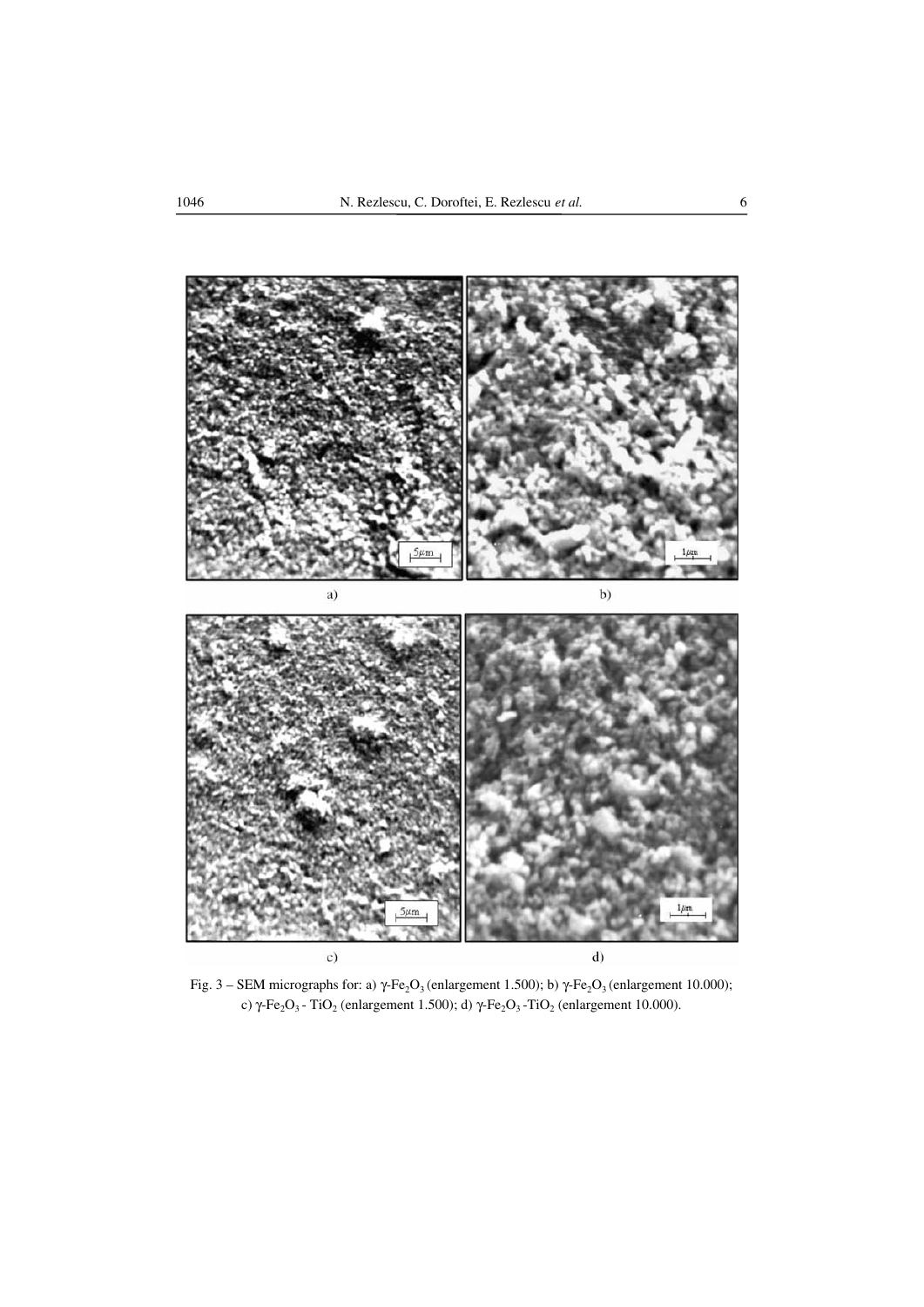

Fig. 4 – Gas sensitivity versus operating temperature for  $\gamma$ -Fe<sub>2</sub>O<sub>3</sub> thick film (gas concentration: 150 ppm).



Fig. 5 – Gas sensitivity versus operating temperature for γ-Fe<sub>2</sub>O<sub>3</sub> -TiO<sub>2</sub> thick film (gas concentration: 150 ppm).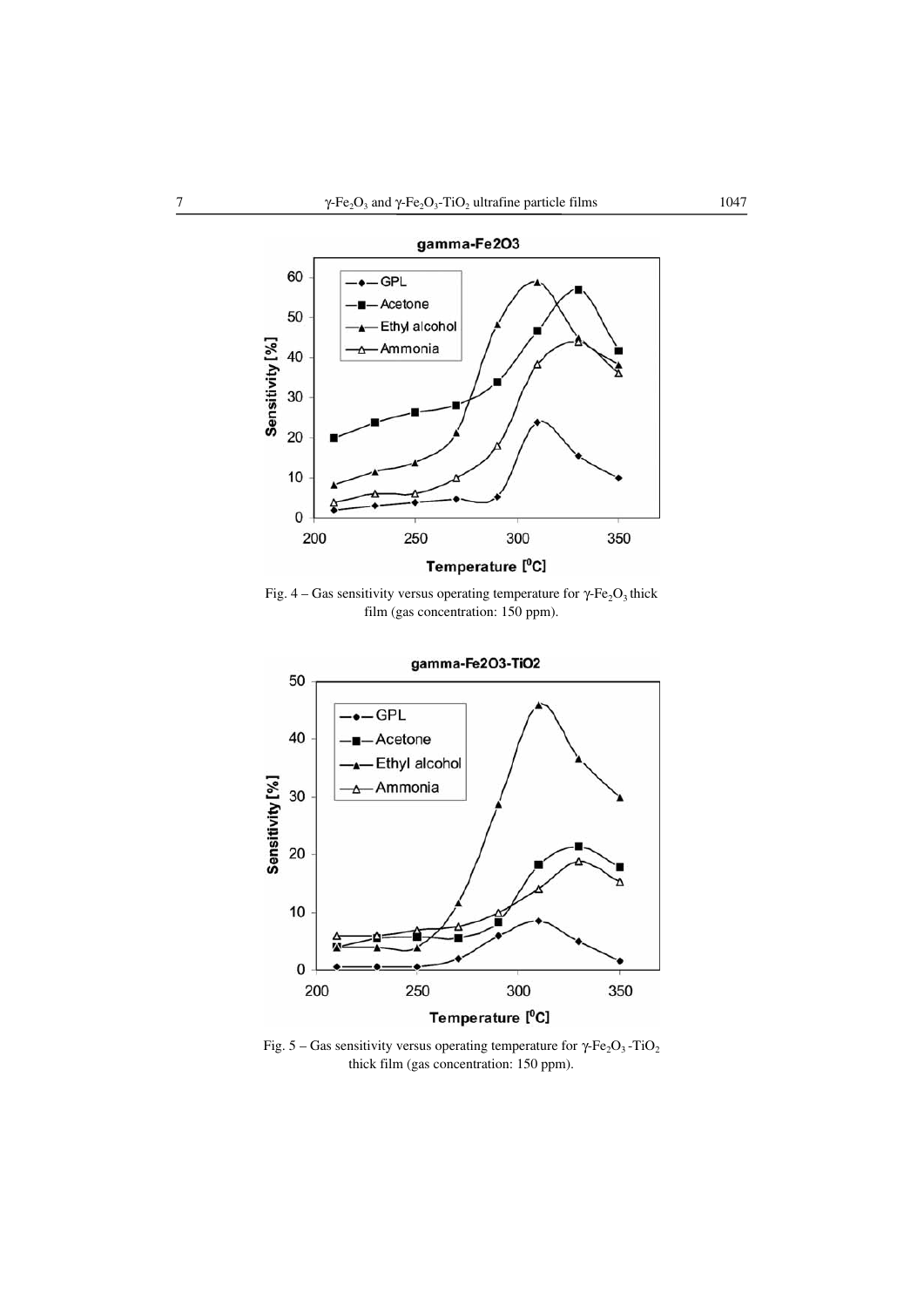of about 24%). There is not a large difference between the sensitivities to ethanol and acetone. Also, Fig. 6 clearly indicates that the incorporation of TiO<sub>2</sub> in  $\gamma$ -Fe<sub>2</sub>O<sub>3</sub> decreases the sensitivity to test gases, but confers a clear selectivity towards ethanol vapour, mainly due to a decrease of the sensitivity to the other gases. For  $\gamma$ -Fe<sub>2</sub>O<sub>3</sub>-TiO<sub>2</sub> ultrafine particle film, the sensitivity to ethanol is approximately two times larger than the one under acetone or ammonia, but it is smaller than ethanol sensitivity of  $\gamma$ -Fe<sub>2</sub>O<sub>3</sub> ultrafine particle film. The obtained results suggest that the selective sensitivity towards ethanol (C<sub>2</sub>H<sub>5</sub>OH) of γ-Fe<sub>2</sub>O<sub>3</sub>-TiO<sub>2</sub> ultrafine particle film can be caused by the involvement of the OH<sup>-</sup> hydroxyl group and  $TiO<sub>2</sub>$ component. We consider the effect caused by the presence of  $Ti^{3+}$  ions in the  $\gamma$ -Fe<sub>2</sub>O<sub>3</sub> -TiO<sub>2</sub> film heat treated at 400°C. During the exposure to ethanol, the Ti<sup>3+</sup> ions are oxidized by hydroxyl groups to form  $Ti^{4+}$  ions [18], anion superoxide  $O^{2-}$ and molecular hidrogen  $H_2$ :

$$
2Ti^{3+} + 2OH^{-} \rightarrow 2Ti^{4+} + 2O^{2-} + H_{2},
$$
  

$$
O^{2-} \rightarrow \frac{1}{2}O_{2} + 2e^{-}.
$$

The anion  $O^{2-}$  would facilitate the sensor to oxidize immediately the ethanol gas liberating the captured electrons into conduction band.

Yet, γ-Fe<sub>2</sub>O<sub>3</sub>-TiO<sub>2</sub> thick film is less porous than γ-Fe<sub>2</sub>O<sub>3</sub> film and the gas molecules can not freely enter into this film. Therefore, the adsorption of hydroxyl groups is restricted only to the surface of the thick film. Consequently, the sensitivity of  $\gamma$ -Fe<sub>2</sub>O<sub>3</sub>-TiO<sub>2</sub> to ethanol (about 48%) is smaller as compared to that of the γ-Fe<sub>2</sub>O<sub>3</sub> thick film (about 60%), as can see from Fig. 5. Thus, the higher sensitivity of  $\gamma$ -Fe<sub>2</sub>O<sub>3</sub> film to the test gases is, probably, the effect of its higher porosity.

However, the results found for sensitivities of the two films indicate that there is another main reason associated with intergranular coupling which can explain the lower sensitivities of  $\gamma$ -Fe<sub>2</sub>O<sub>3</sub>-TiO<sub>2</sub> ultrafine particle film compared to  $\gamma$ -Fe<sub>2</sub>O<sub>3</sub> ultrafine particle film. The experiments show that even if no significant differences in grain size were observed in the two films (Fig. 3), their sensitivities were found to be significantly different. That is, the sensitivity is not controlled by grain size. The intergranular coupling could explain the differences between the gas sensitivities of the two thick films. It has been reported [10] that the gas sensitivity of a film made of particles depends on the overall change of the film conductivity, which results from conductivity changes of all the particles participating in the chemical reaction with the gas detected. The sensitivity will be low if the electrical responses from the individual particles remain isolated.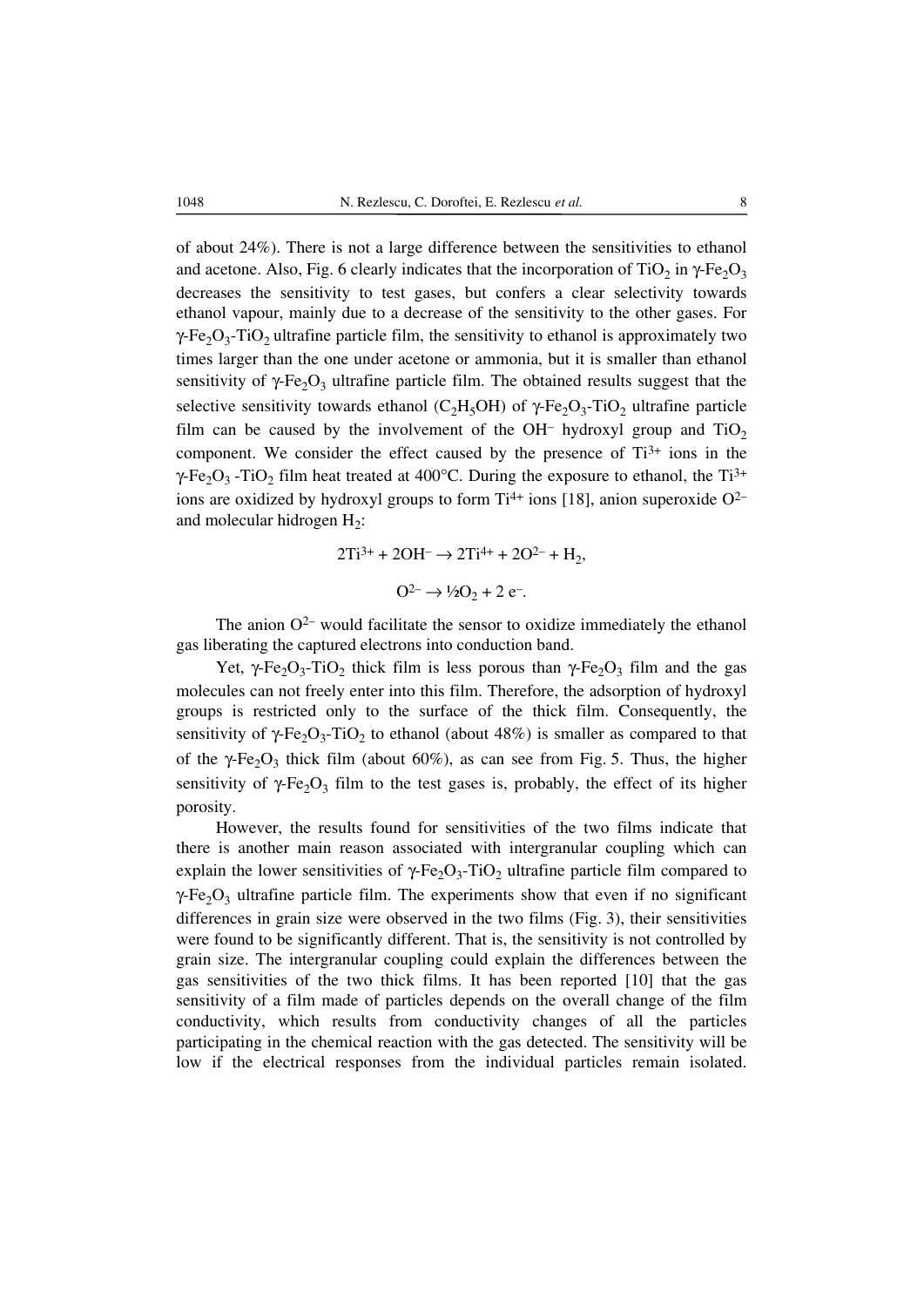Therefore, the lower sensitivity of  $\gamma$ -Fe<sub>2</sub>O<sub>3</sub>-TiO<sub>2</sub> film suggests that there is a poorer intergranular coupling between electrical responses of all the particles due to the presence of the three phases (anatase, maghemite and hematite) having different structures. On the other hand, the enhanced ethanol sensitivity of  $\gamma$ -Fe<sub>2</sub>O<sub>3</sub>-TiO<sub>2</sub> thick film is the result of the interaction of OH<sup>-</sup> group from ethanol with  $Ti^{3+}$  ions, as shown above.



Fig. 6 – Sensitivities of γ-Fe<sub>2</sub>O<sub>3</sub> and γ-Fe<sub>2</sub>O<sub>3</sub>-TiO<sub>2</sub> thick films to various gases at optimum operating temperatures (gas concentration: 150 ppm).

The variation of the sensitivity of the two thick films has also been investigated as a function of stepwise increasing gas concentration from 0 to 150 ppm. In Fig. 7 (a and b) one can see a sharp increase of the sensitivity upon exposure to low ethanol or acetone concentrations, between 5 and 50 ppm, at operating temperatures of 310°C and 330°C, respectively. For higher concentrations, the sensitivities tend to a saturation value. The thick film containing TiO<sub>2</sub> shows a lower sensitivity compared to  $\gamma$ -Fe<sub>2</sub>O<sub>3</sub> thick film and this difference is evident at gas concentrations higher than 50 ppm. For γ-Fe<sub>2</sub>O<sub>3</sub> thick film, the active zone (between 5 and 100 ppm) is larger than that of  $\gamma$ -Fe<sub>2</sub>O<sub>3</sub> - $TiO<sub>2</sub>$  thick film (between 5 and 50 ppm) due to higher porosity and intergranular coupling.

The response times of  $\gamma$ -Fe<sub>2</sub>O<sub>3</sub> thick film sensor towards various ethanol concentrations  $(0, 5, 10, 20, 50, 100, 100, 150,$  ppm) were also evaluated (Fig. 8). The response time (the time required to reach a new resistance value after the gas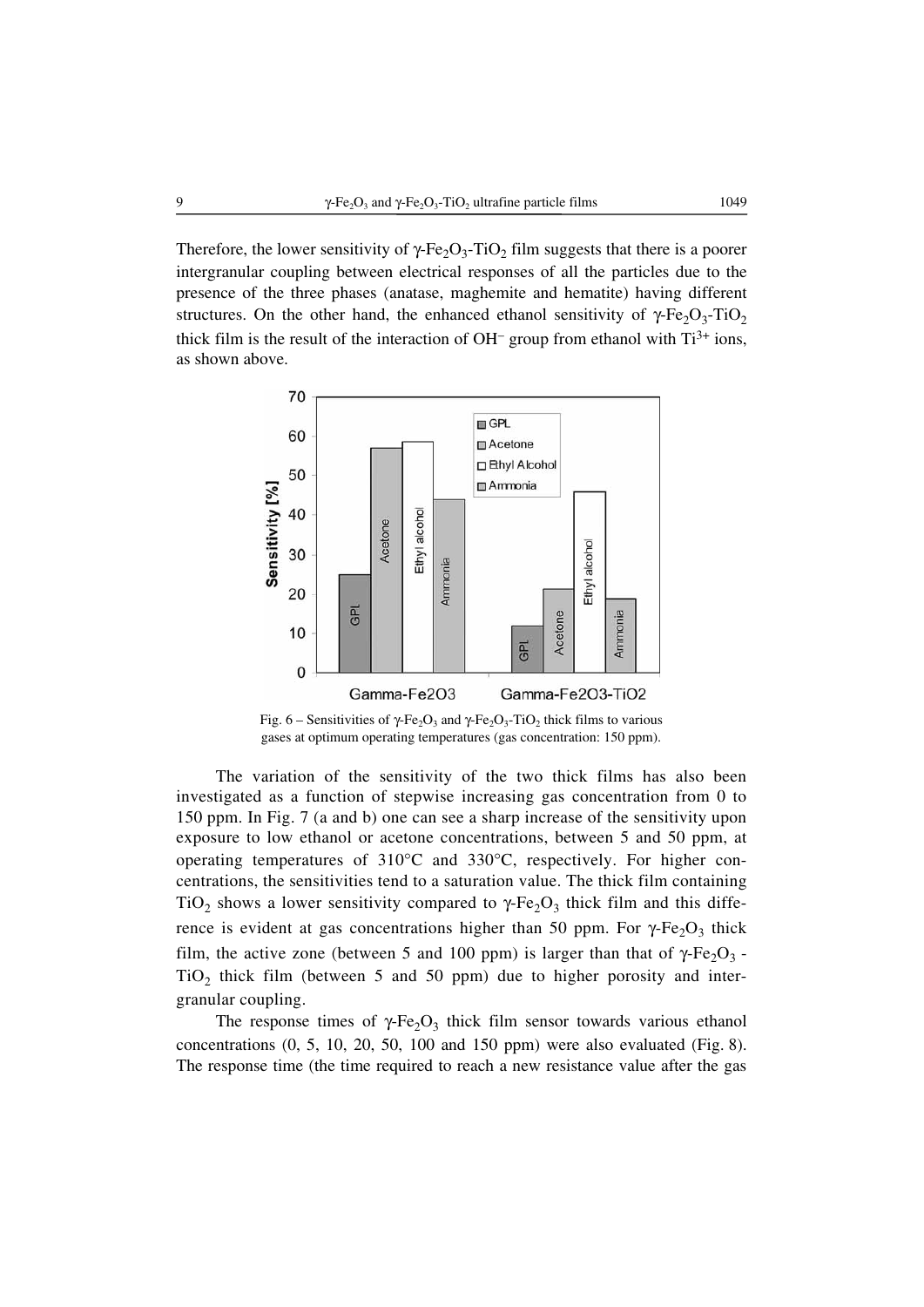concentration has changed) depends on gas concentration. With increasing ethanol concentration, the response time of the resistance decreased, but it remained within 60–180 seconds. The response times for γ-Fe<sub>2</sub>O<sub>3</sub>-TiO<sub>2</sub> film towards ethanol were found to be sligthly longer due to lower porosity of this film.



Fig. 7 – Variation of sensitivity with: a) acetone concentration at operating temperature of 330°C; b) ethanol concentration at operating temperature of 310°C, for studied films.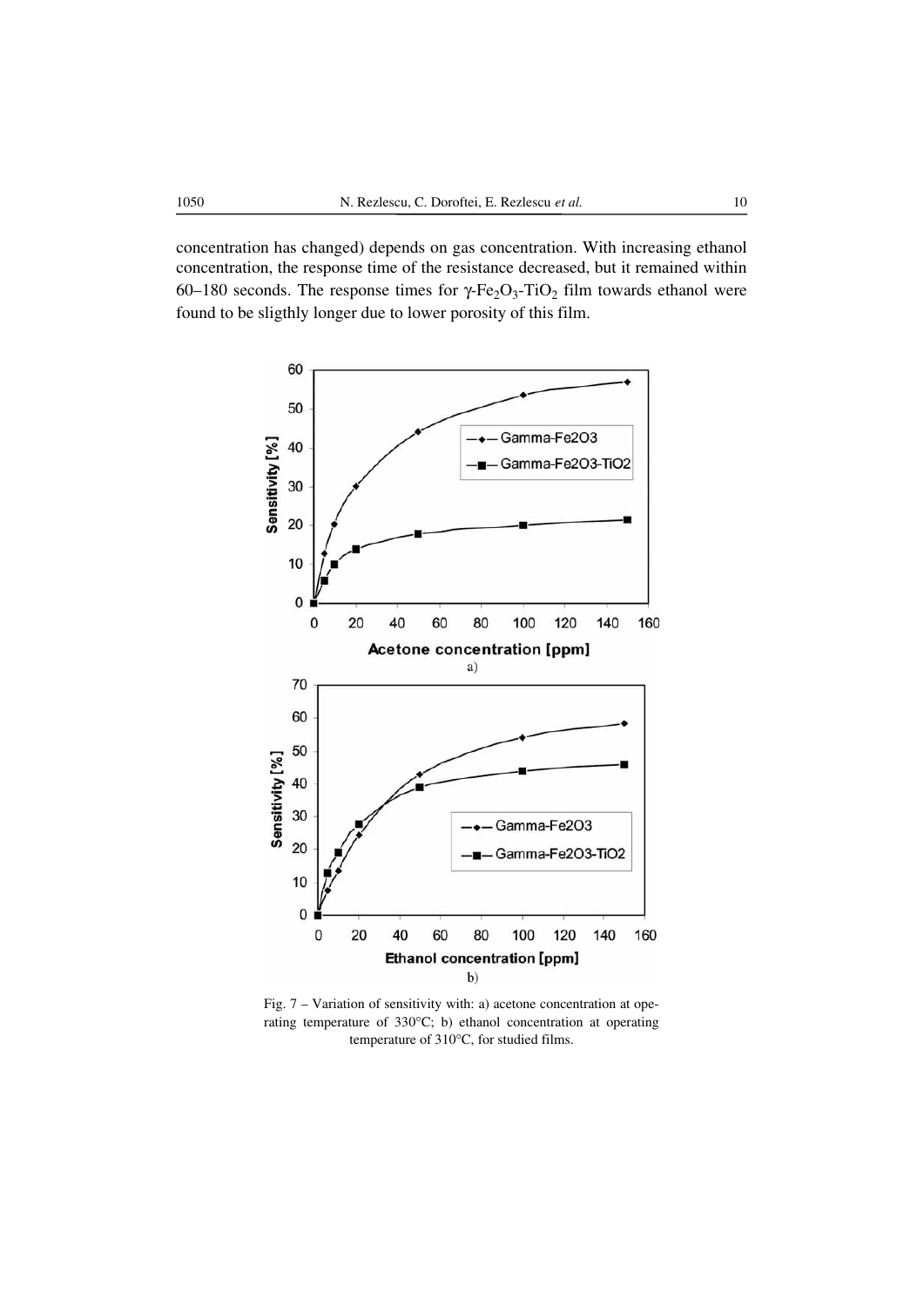

Fig. 8 – Response time of  $\gamma$ -Fe<sub>2</sub>O<sub>3</sub> thick film to various ethyl alcohol concentrations.

## **4. CONCLUSIONS**

Thick films of  $\gamma$ -Fe<sub>2</sub>O<sub>3</sub> without and with TiO<sub>2</sub> for gas sensors were fabricated by screen-printing method and their gas sensing characteristics were investigated.  $\gamma$ -Fe<sub>2</sub>O<sub>3</sub> was obtained by thermal decomposition of ferric oxalate. The sensitivity to acetone, ethanol, ammonia and LPG gas was studied.  $\gamma$ -Fe<sub>2</sub>O<sub>3</sub> thick film is sensitive to ethanol, ammonia and acetone and less sensitive to LPG.  $\gamma$ -Fe<sub>2</sub>O<sub>3</sub>-TiO<sub>2</sub> thick film shows a smaller gas sensitivity. The adition of  $TiO<sub>2</sub>$  determines a selective sensitivity to ethanol by decreasing the sensitivity to the other reducing gases. The poorer intergranular coupling and the lower porosity can explain the lower sensitivities of γ-Fe<sub>2</sub>O<sub>3</sub>-TiO<sub>2</sub> thick film compared to γ-Fe<sub>2</sub>O<sub>3</sub> thick film.

With increasing gas concentration from 5 to 150 ppm the gas sensitivity increases whereas the response time of the film resistance decreases, but it remained within 60–180 seconds.

Unfortunately, these films do not have a very high sensitivity. These results are preliminary. Further investigations are necessary to improve the sensitivity of